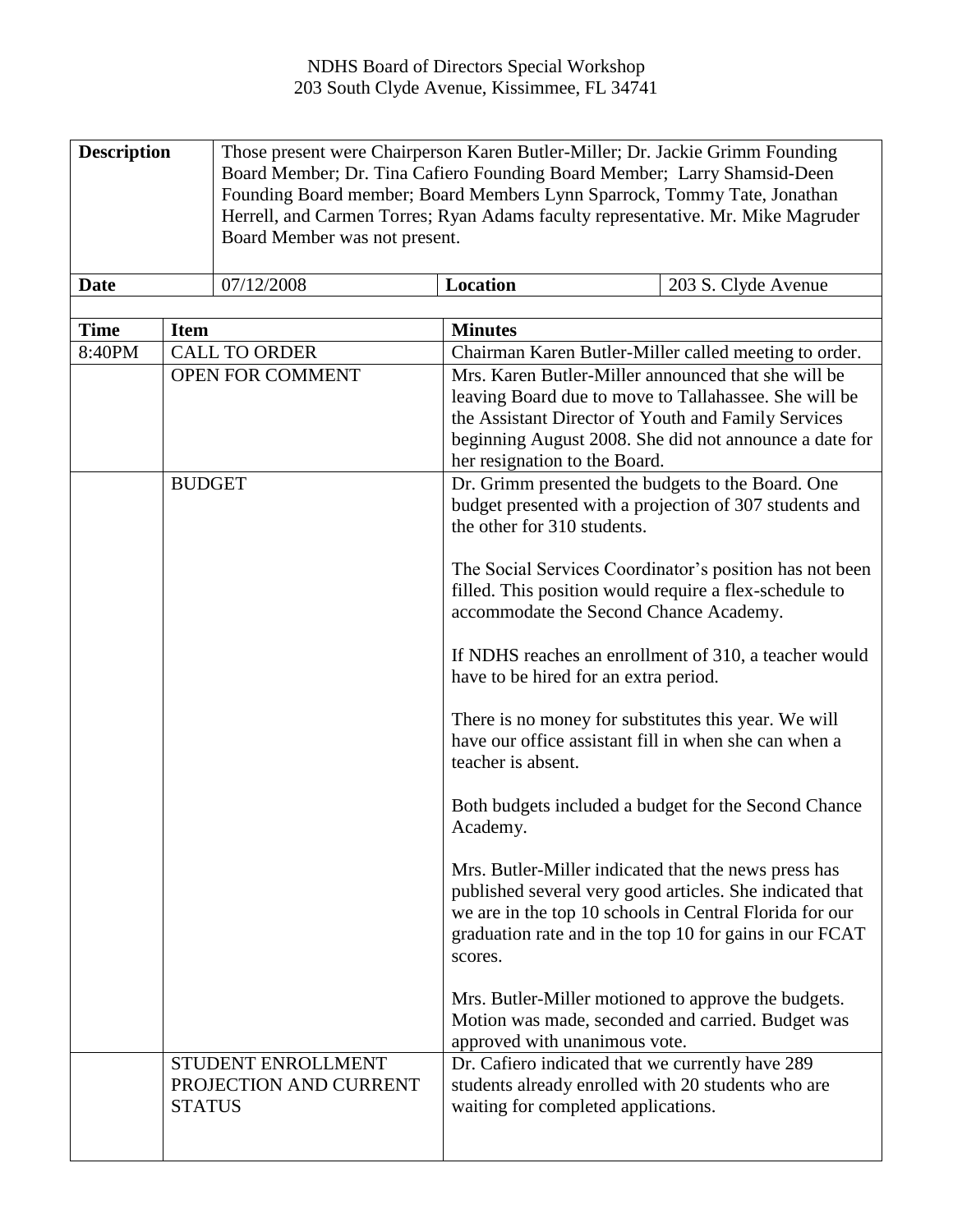| NDHS FCAT/SCHOOL GRADE                        | Dr. Cafiero indicated that gains in all areas were made                                                                                                                                                                                                                                                                                                                                                                                                |
|-----------------------------------------------|--------------------------------------------------------------------------------------------------------------------------------------------------------------------------------------------------------------------------------------------------------------------------------------------------------------------------------------------------------------------------------------------------------------------------------------------------------|
| <b>REPORT</b>                                 | except in lower quartile of students.                                                                                                                                                                                                                                                                                                                                                                                                                  |
|                                               | A school-wide effort is being put into place to address<br>the bottom quartile. This plan will also focus on<br>students who are ESOL.                                                                                                                                                                                                                                                                                                                 |
|                                               | Dr. Cafiero and Dr. Grimm indicated that suggestions<br>came from teachers and outside sources to help monitor<br>students. This will be incorporated into the Lesson<br>Plans that teachers submit weekly.                                                                                                                                                                                                                                            |
|                                               | Mr. Tommy Tate suggested giving students a simulated<br>FCAT exam to see where student progress is being<br>made. Dr. Cafiero indicated that we will be doing mini<br>assessments and will be giving the data to all teacher in<br>order for them to see student progress.                                                                                                                                                                             |
| <b>FCAT COMPLAINT</b><br><b>INVESTIGATION</b> | Guest was present. Mrs. Butler-Miller asked for<br>everyone to introduce themselves.                                                                                                                                                                                                                                                                                                                                                                   |
|                                               | Mrs. Butler Miller asked that Dr. Cafiero, Dr. Grimm,<br>and Mr. Shamsid-Deen remain present as only<br>employees and not Board members for this discussion.<br>Mrs. Butler-Miller gave background on investigation                                                                                                                                                                                                                                    |
|                                               | Mr. Shamsid-Deen brought against the Directors of<br>NDHS.                                                                                                                                                                                                                                                                                                                                                                                             |
|                                               | Mrs. Butler-Miller indicated that she spoke with<br>numerous persons including Superintendent Blaine<br>Muse, Sonia Esposito. She spoke to them in reference to<br>allegations and policies and procedures. At that time,<br>Board members were notified of allegations of FCAT<br>and retaliation issues brought forward by Mr. Shamsid-<br>Deen. (Mrs. Butler-Miller pointed out that at that time,<br>Mr. Jonathan Herrell was not a Board Member.) |
|                                               | Mrs. Lynn Sparrock conducted the investigation along<br>with Mrs. Karen Butler-Miller. Mrs. Sparrock<br>determined there were no improprieties. In addition,<br>Mrs. Butler-Miller interviewed the three employees<br>involved. She asked each employee (Dr. Cafiero, Dr.<br>Grimm, & Mr. Shamsid-Deen) if ONE student would<br>affect the outcome of the FCAT.                                                                                        |
|                                               | Mrs. Butler-Miller handed out to the Board a copy of<br>the draft of the report that she compiled.                                                                                                                                                                                                                                                                                                                                                     |
|                                               | Mrs. Butler-Miller indicated that there seemed to be a                                                                                                                                                                                                                                                                                                                                                                                                 |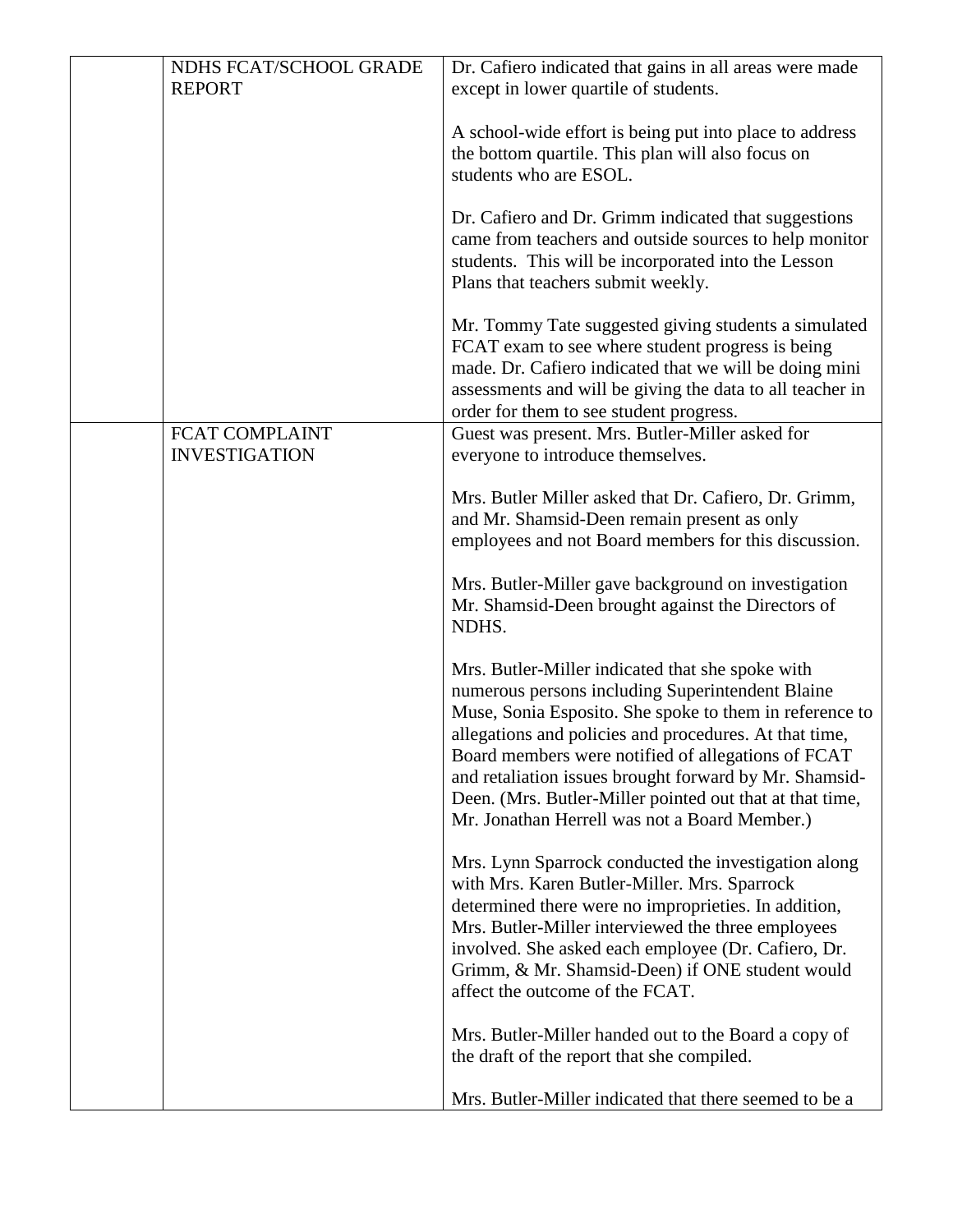|        |                                                                       | question of policy by Mr. Shamsid-Deen as to who<br>makes decisions at the school.                                                                                                                                                                                                                                                                                                                                                                                                     |
|--------|-----------------------------------------------------------------------|----------------------------------------------------------------------------------------------------------------------------------------------------------------------------------------------------------------------------------------------------------------------------------------------------------------------------------------------------------------------------------------------------------------------------------------------------------------------------------------|
|        |                                                                       | Mrs. Butler-Miller indicated that procedures were<br>consistent throughout the year. The two Directors have<br>the right to withdraw out-of-zone students based on<br>school policy as signed by parents and students in<br>student enrollment forms.                                                                                                                                                                                                                                  |
|        |                                                                       | Mrs. Butler-Miller stated that the investigation<br>concluded that there were no improprieties. She<br>reported that her final written report would be<br>completed upon her return from vacation.                                                                                                                                                                                                                                                                                     |
| 9:50AM |                                                                       | Mr. Herrell and Mrs. Torres had to excuse the meeting<br>and departed.                                                                                                                                                                                                                                                                                                                                                                                                                 |
|        | <b>RETALIATION ISSUE</b><br><b>INVESTIGATION-</b><br><b>CONTINUED</b> | Mr. Shamsid-Deen had question in reference to<br>retaliation issue.                                                                                                                                                                                                                                                                                                                                                                                                                    |
|        |                                                                       | Mrs. Butler-Miller explained the atmosphere of<br>retaliation. She indicated that Mr. Shamsid-Deen had<br>issues with the attendance and leave. She requested that<br>Mr. Tate interview Mr. Shamsid-Deen in reference to<br>his attendance.                                                                                                                                                                                                                                           |
|        | <b>EMPLOYEE FALSIFICATION</b><br>OF RECORDS<br><b>INVESTIGATION</b>   | Mrs. Butler-Miller gave background on this complaint.<br>Mr. Shamsid-Deen's Employment Reference Forms<br>were all written in the same handwriting according to<br>the handwriting expert. Employee Relation's Manager<br>for Osceola County School District was contacted for<br>guidance on policies and procedures on such matters.<br>Mr. Shamsid-Deen was placed on suspension with pay<br>during the investigation. Mr. Shamsid-Deen is retired at<br>this time (June 30, 2008). |
|        |                                                                       | Mr. Shamsid-Deen questioned Mrs. Butler-Miller in<br>reference to policies and dates of investigation.                                                                                                                                                                                                                                                                                                                                                                                 |
|        |                                                                       | Mrs. Butler-Miller indicated that all appropriate<br>procedures had been followed in a fair and consistent<br>manner.                                                                                                                                                                                                                                                                                                                                                                  |
|        | <b>EEOC COMPLAINT</b>                                                 | Mrs. Butler-Miller gave a summary of the complaint.<br>Dr. Grimm gave an update with conversations with<br>Latoya Allen, liaison for the EEOC and parties.                                                                                                                                                                                                                                                                                                                             |
|        |                                                                       | Mrs. Butler-Miller will request a copy of the procedures<br>from EEOC.                                                                                                                                                                                                                                                                                                                                                                                                                 |
|        |                                                                       | Mrs. Butler-Miller asked Board to hold off on any<br>decisions in reference to the negotiations of a settlement                                                                                                                                                                                                                                                                                                                                                                        |